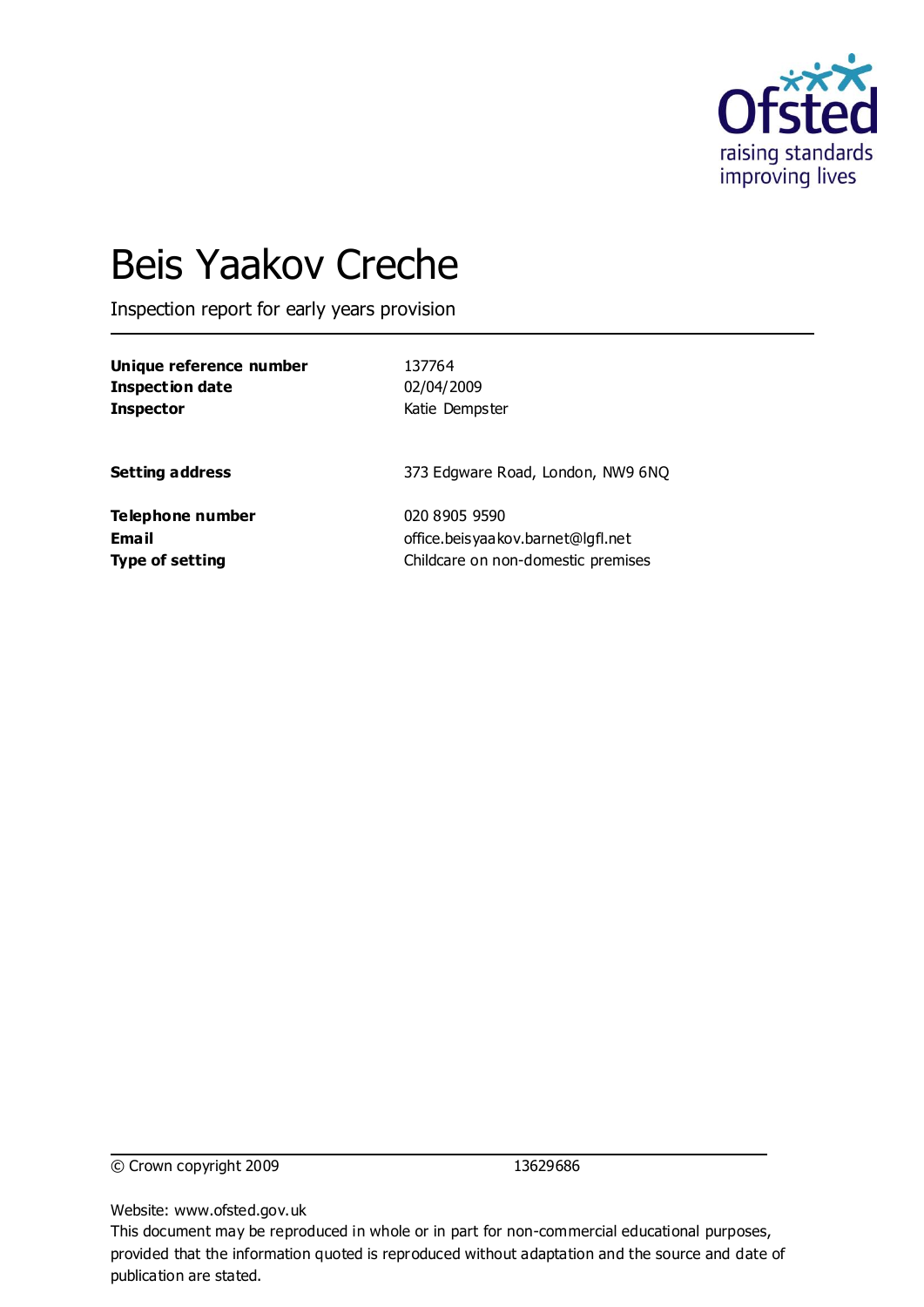### **Introduction**

This inspection was carried out by Ofsted under Sections 49 and 50 of the Childcare Act 2006 on the quality and standards of the registered early years provision. 'Early years provision' refers to provision regulated by Ofsted for children from birth to 31 August following their fifth birthday (the early years age group). The registered person must ensure that this provision complies with the statutory framework for children's learning, development and welfare, known as the *Early* Years Foundation Stage.

The report includes information on any complaints about the childcare provision which Ofsted has received since the last inspection or registration whichever is the later, which require Ofsted or the provider to take action in Annex C.

The provider must provide a copy of this report to all parents with children at the setting where reasonably practicable. The provider must provide a copy of the report to any other person who asks for one, but may charge a fee for this service (The Childcare (Inspection) Regulations 2008 regulations 9 and 10).

The setting also makes provision for children older than the early years age group which is registered on the voluntary and/or compulsory part(s) of the Childcare Register. This report does not include an evaluation of that provision, but a comment about compliance with the requirements of the Childcare Register is included in Annex B.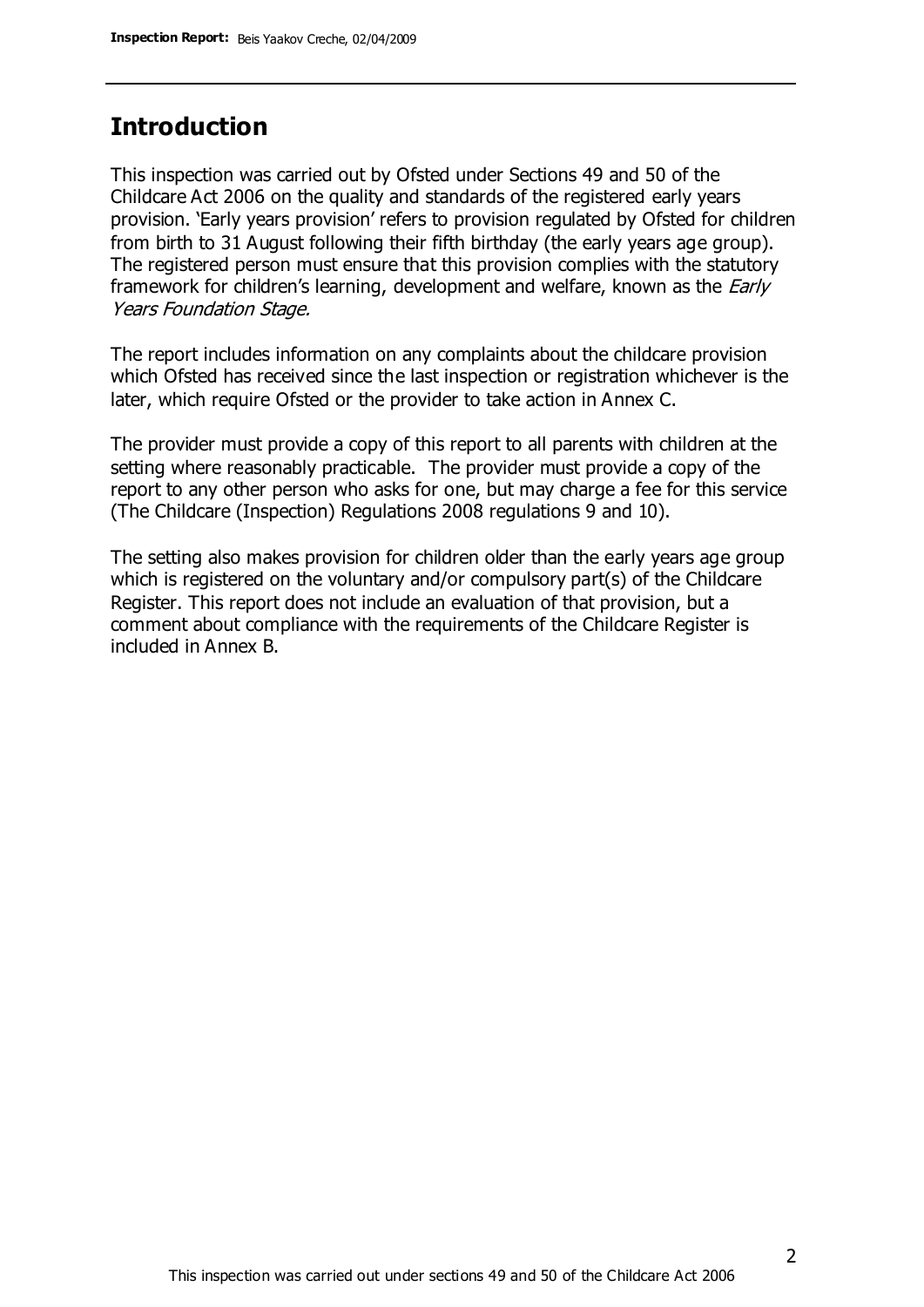## **Description of the setting**

Beis Yaakov Creche was registered in 2000. It is managed by Beis Yaakov Primary School Parents Committee. The setting offers a service to parents working at the Primary School. It has the use of one room. All children share access to a secure enclosed outdoor play area. A maximum of nine children may attend the setting at any one time. The setting opens five days per week during school term time. Sessions are from 08:00 to 16:15 Monday to Thursday and from 08:00 to 15:30 on Friday.

There are currently nine children from one year old to under year years old on roll. Children attend a variety of sessions. The setting is registered on the Early Years Register and both the compulsory and voluntary parts of the Childcare Register. The setting supports a number of children who speak English as an additional language. There are three staff members who work with the children. Two of the staff, including the manager, hold appropriate early years qualifications.

### **Overall effectiveness of the early years provision**

Overall the quality of care is good. Children are provided with a happy, welcoming environment where they are valued as individuals and well cared for. They are provided with a range of resources and activities which interest and challenge them. Consequently, they make good progress towards the early learning goals. The setting has systems in place to observe and assess children in order to monitor and further develop their learning and progress. However, further links to the areas of learning need to be developed in order for children's progress to be effectively planned for. Procedures for self-evaluation are in place and the setting is committed to delivering the Early Years Foundation Stage. Partnership with the local school and parents is well established.

### **What steps need to be taken to improve provision further?**

To further improve the early years provision the registered person should:

- develop implementation of the Early Years Foundation Stage to ensure systems of observation and planning closely link to the areas of learning
- increase opportunities for children to engage in activities which helps develop an interest in technology and other communication systems

## **The leadership and management of the early years provision**

Documentation which is required for the safe and efficient management of the setting is well organised and successfully used to promote all aspects of children's health and safety, as well as an inclusive environment. Staff provide a childfriendly environment where space, resources and equipment are effectively deployed to promote learning and allow children to choose for themselves with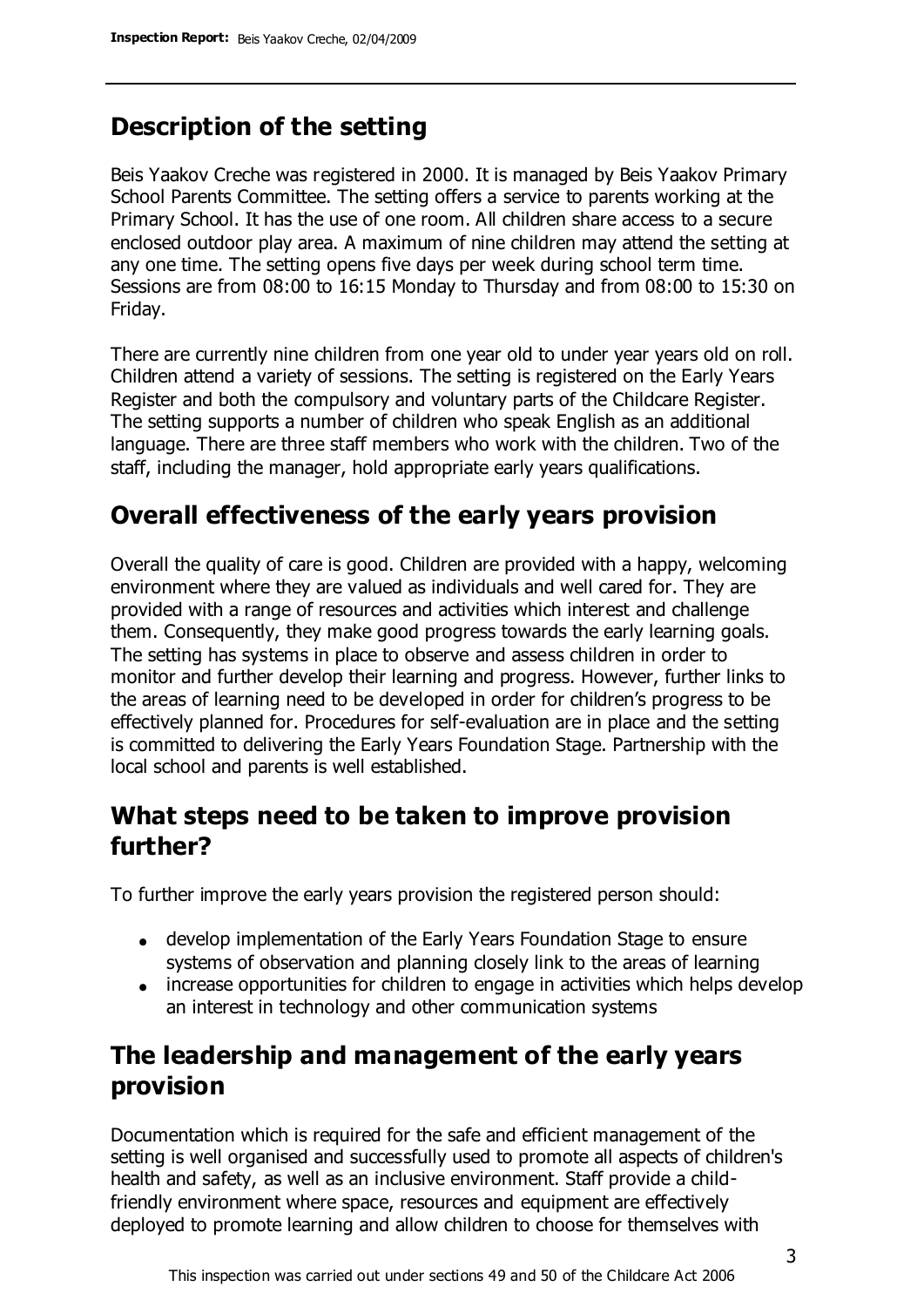safety and independence. Staff carry out daily checks on the areas used by the children and a formal risk assessment is conducted by the school each year, which the setting is included in. Staff are aware of their role and responsibilities and have a secure knowledge and understanding of the local safeguarding policies and procedures. Entry into the school building is carefully monitored to ensure no access to unauthorised persons. Consequently, children's safety and welfare is well maintained. Systems for self-evaluation are in place and the staff team use various methods to identify areas for improvement. Furthermore, recommendations from the last inspection have been actioned and have improved children's health and safety and the service provided as a whole.

Policies and procedures used to underpin the running of the provision are clear, easily understood and available for parents to refer to. The setting has established good working links with parents and teachers within the school. For example, staff have access to the planning used by the teaching staff in the school nursery which can be used to further promote children's learning and development. This promotes consistency and continuity in the play and learning opportunities offered to children. Staff are committed to providing a fully inclusive service, extending to all that use it. For example, staff have put in place a feeding chair; a comfortable area for mothers to sit and breastfeed their children, they are made to feel welcome and staff work around children's and parents' individual routine.

### **The quality and standards of the early years provision**

Children are happy and content. They are well supported in their learning as staff interact effectively and are skilled in offering children challenges. For example, staff strategically place toys to encourage crawling babies to reach out for them. Children are provided with interesting activities which are both exciting as well as creating wider learning experiences for the children. For example, visits from vets and the pet zoo. Children enjoy joining in reading books with staff; they sit listening eagerly and become excited about the storyline. This helps children develop an early interest in reading and literature. Planning is flexible and includes activities linked to specific topics and themes. Staff set resources out attractively encouraging children to make choices. Furthermore, there is an equal balance of adult-led and freely chosen activities which help children to make decisions regarding their own learning. Staff observe children through focussed activities and during spontaneous play; the information is then used to inform future planning. Children's progress is recorded and staff keep individual development checklists for each child. Although children are making good progress in their learning, the current system for observation, assessment and planning does not clearly link to the Early Years Foundation Stage areas of learning, meaning children's next steps cannot be accurately identified or effectively planned for.

Children are learning to behave in ways which are safe for themselves and others. Older children learn to handle knives safely whilst cutting up fruit and vegetables, under close supervision of staff. They enjoy participating in activities linked to weekly themes which help them learn about keeping healthy. For example, during fruit week, children make collages and drawings of different fruits. Children are well behaved and enjoy the attention from staff.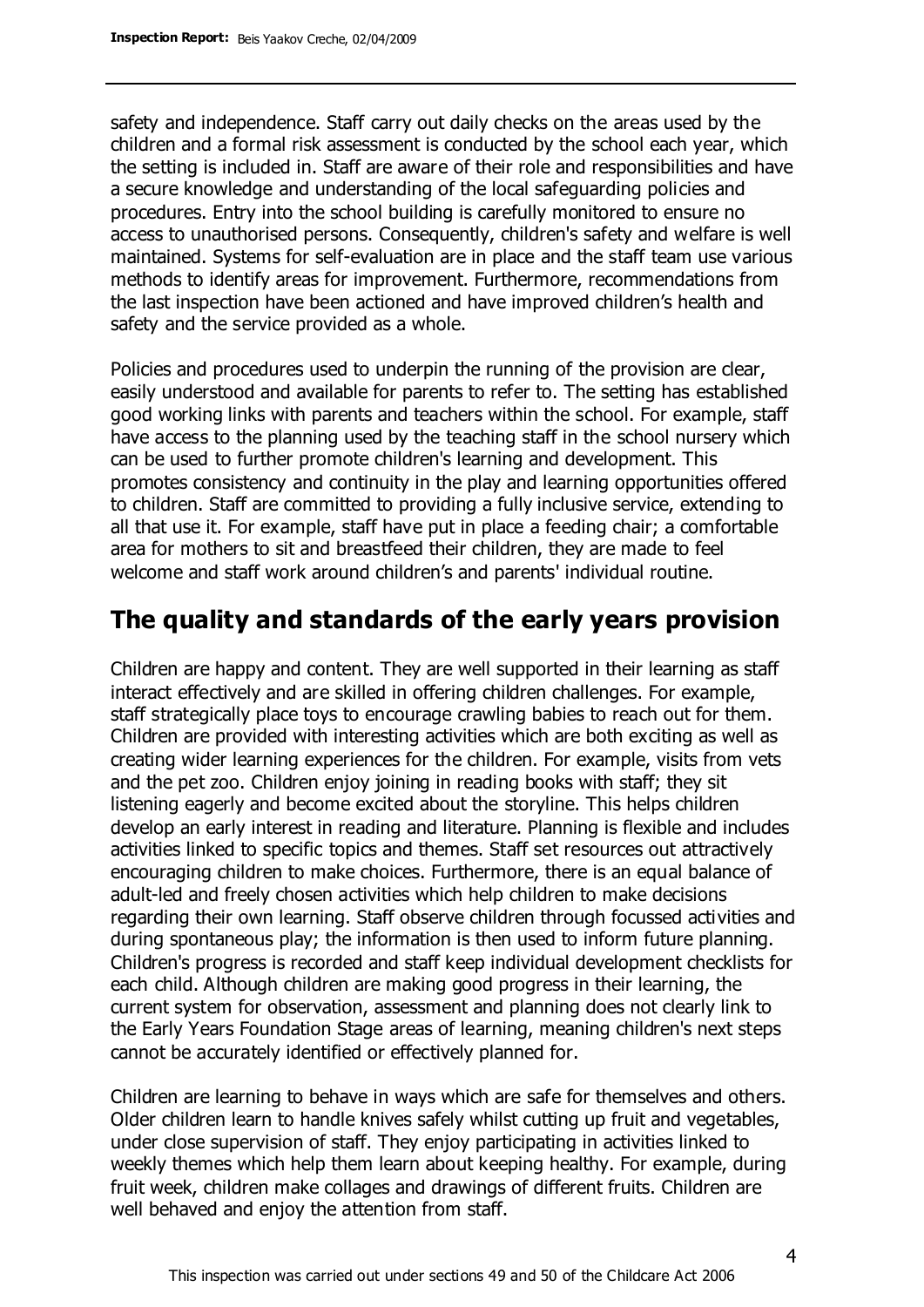# **Annex A: record of inspection judgements**

#### **The key inspection judgements and what they mean**

Grade 1 is Outstanding: this aspect of the provision is of exceptionally high quality Grade 2 is Good: this aspect of the provision is strong Grade 3 is Satisfactory: this aspect of the provision is sound Grade 4 is Inadequate: this aspect of the provision is not good enough

### **Overall effectiveness**

| How effective is the provision in meeting the needs<br>of children in the Early Years Foundation Stage? |  |
|---------------------------------------------------------------------------------------------------------|--|
| How well does the provision promote inclusive practice?                                                 |  |
| The capacity of the provision to maintain continuous                                                    |  |
| improvement.                                                                                            |  |

### **Leadership and management**

| How effectively is provision in the Early Years               |  |
|---------------------------------------------------------------|--|
| <b>Foundation Stage led and managed?</b>                      |  |
| How effective is the setting's self-evaluation, including the |  |
| steps taken to promote improvement?                           |  |
| How well does the setting work in partnership with parents    |  |
| and others?                                                   |  |
| How well are children safeguarded?                            |  |

### **Quality and standards**

| How effectively are children in the Early Years<br><b>Foundation Stage helped to learn and develop?</b> |               |
|---------------------------------------------------------------------------------------------------------|---------------|
| How effectively is the welfare of children in the Early                                                 | ר             |
| <b>Years Foundation Stage promoted?</b>                                                                 |               |
| How well are children helped to stay safe?                                                              |               |
| How well are children helped to be healthy?                                                             |               |
| How well are children helped to enjoy and achieve?                                                      | 2             |
| How well are children helped to make a positive                                                         | $\mathcal{P}$ |
| contribution?                                                                                           |               |
| How well are children helped develop skills that will                                                   |               |
| contribute to their future economic well-being?                                                         |               |

Any complaints about the inspection or report should be made following the procedures set out in the guidance available from Ofsted's website: www.ofsted.gov.uk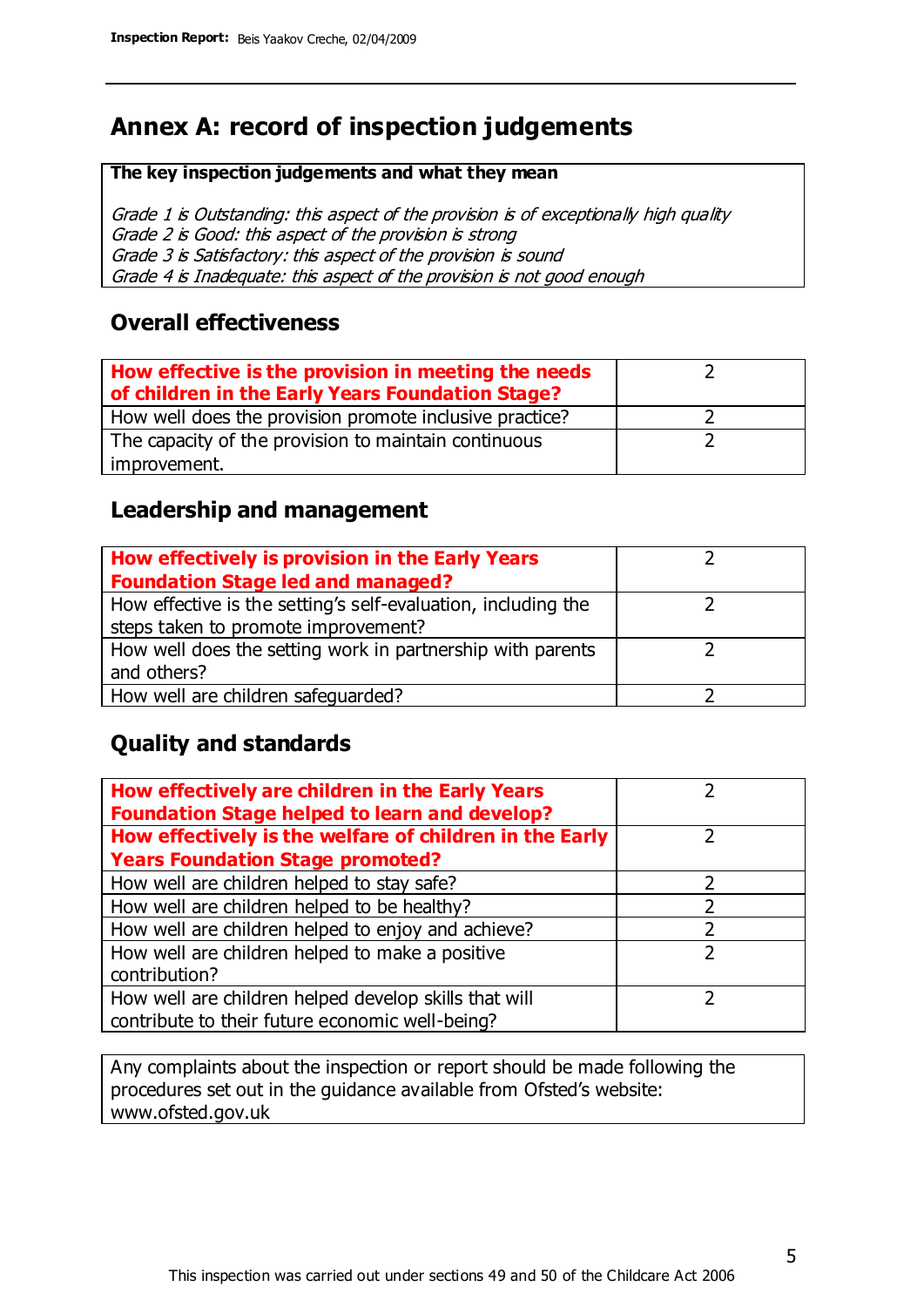# **Annex B: the Childcare Register**

| The provider confirms that the requirements of the<br>compulsory part of the Childcare Register are: | Met |
|------------------------------------------------------------------------------------------------------|-----|
| The provider confirms that the requirements of the<br>voluntary part of the Childcare Register are:  | Met |